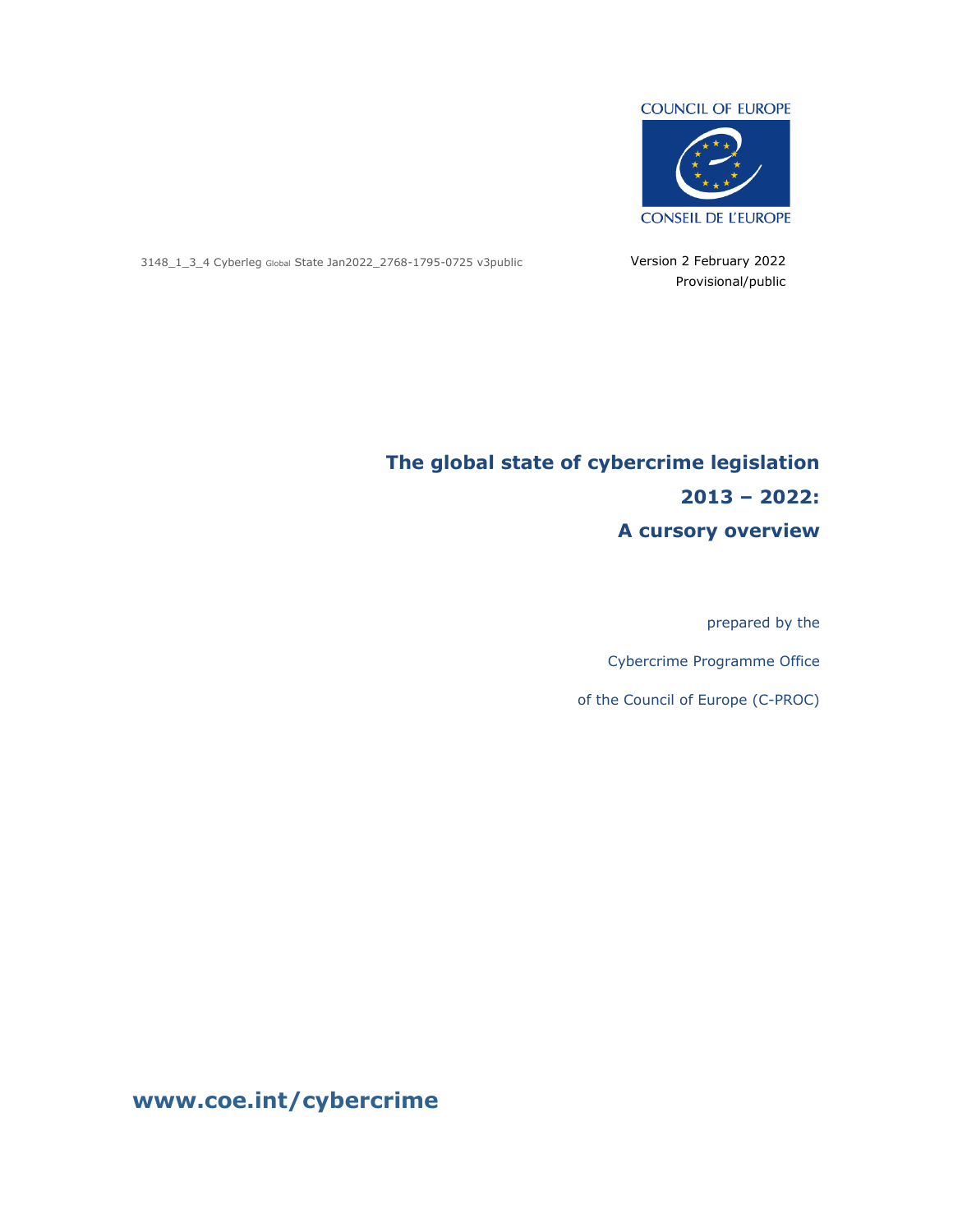## **Contents**

| $\mathbf{3}$   |                                                                                             |  |
|----------------|---------------------------------------------------------------------------------------------|--|
| $\overline{4}$ |                                                                                             |  |
|                |                                                                                             |  |
|                | 6 Appendix: Parties, signatories and States invited to accede to the Budapest Convention on |  |

Technical report prepared by th[e Cybercrime Programme Office of the Council of Europe](https://www.coe.int/en/web/cybercrime/cybercrime-office-c-proc-) (C-PROC) under the projects GLACY+, CyberEast, iPROCEEDS 2, CyberSouth and Octopus Project.

#### **Contact**

Cybercrime Division Council of Europe Email cybercrime@coe.int

#### **Disclaimer**

This technical report does not necessarily reflect official positions of the Council of Europe, of Parties to the Budapest Convention or of donors to C-PROC projects.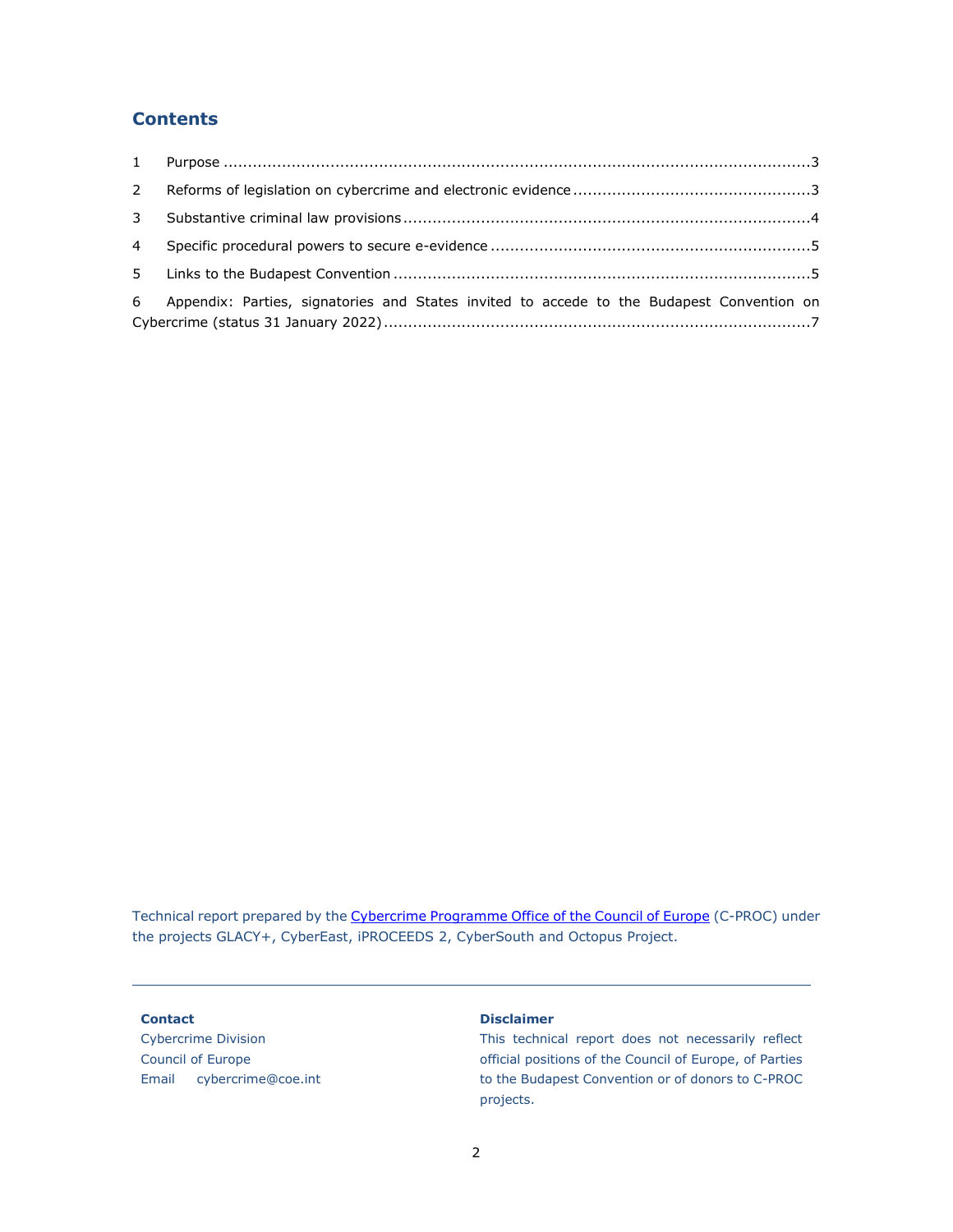#### <span id="page-2-0"></span>**1 Purpose**

The Council of Europe is cooperating with a large range of countries in all regions of the world and, through its Cybercrime Programme Office (C-PROC), is supporting many of them in the reform of legislation on cybercrime and electronic evidence.

In January 2013, prior to the 2<sup>nd</sup> meeting of the [UN Intergovernmental Expert Group](https://www.unodc.org/unodc/en/cybercrime/egm-on-cybercrime.html) on Cybercrime, under the then Global Project on Cybercrime a review of the state of cybercrime legislation worldwide had been prepared.

Following updates of the study by C-PROC in 2018, 2019 and 2020, the present overview summarises the situation as at 31 January 2022.

The purpose of this update is to provide a cursory overview of global trends regarding legislation on cybercrime and electronic evidence, and thus to serve as a starting point for more thorough assessments and in particular for targeted support to countries or regions in view of further strengthening of laws or of criminal justice capacities to enable the application of new legislation by practitioners.

#### <span id="page-2-1"></span>**2 Reforms of legislation on cybercrime and electronic evidence**

Some countries began to work on specific legislation on cybercrime and electronic evidence already in the 1990s. By January 2022, some 94% of UN Member States had either carried out such reforms or reforms were underway.

|                     |               |                        | Underway or undertaken in recent years |     |                        |     |                         |     |                           |  |
|---------------------|---------------|------------------------|----------------------------------------|-----|------------------------|-----|-------------------------|-----|---------------------------|--|
|                     | <b>States</b> | <b>By January 2013</b> |                                        |     | <b>By January 2018</b> |     | <b>By February 2020</b> |     | <b>By January</b><br>2022 |  |
| All Africa          | 54            | 25                     | 46%                                    | 45  | 83%                    | 46  | 85%                     | 46  | 85%                       |  |
| <b>All Americas</b> | 35            | 25                     | 71%                                    | 31  | 89%                    | 32  | 91%                     | 34  | 97%                       |  |
| All Asia            | 42            | 34                     | 81%                                    | 37  | 88%                    | 38  | 90%                     | 39  | 93%                       |  |
| All Europe          | 48            | 47                     | 98%                                    | 48  | 100%                   | 48  | 100%                    | 48  | 100%                      |  |
| All Oceania         | 14            | 12                     | 86%                                    | 12  | 86%                    | 13  | 93%                     | 14  | 100%                      |  |
| All                 | 193           | 143                    | <b>74%</b>                             | 173 | 90%                    | 177 | 92%                     | 181 | 94%                       |  |

Many African States, in particular, have commenced reforms during the past nine years.

Obviously, reforms of legislation can never be considered completed and should thus be understood as a continuous process.

One problem seems to be that in many countries, reforms are initiated but not carried through, with draft laws sometimes pending for years or being abandoned.

Furthermore, some Governments are careful not to adopt laws without the necessary capacities to apply them. In some instances, laws have been adopted but not their implementing regulations.

Capacity building support is required to move ahead.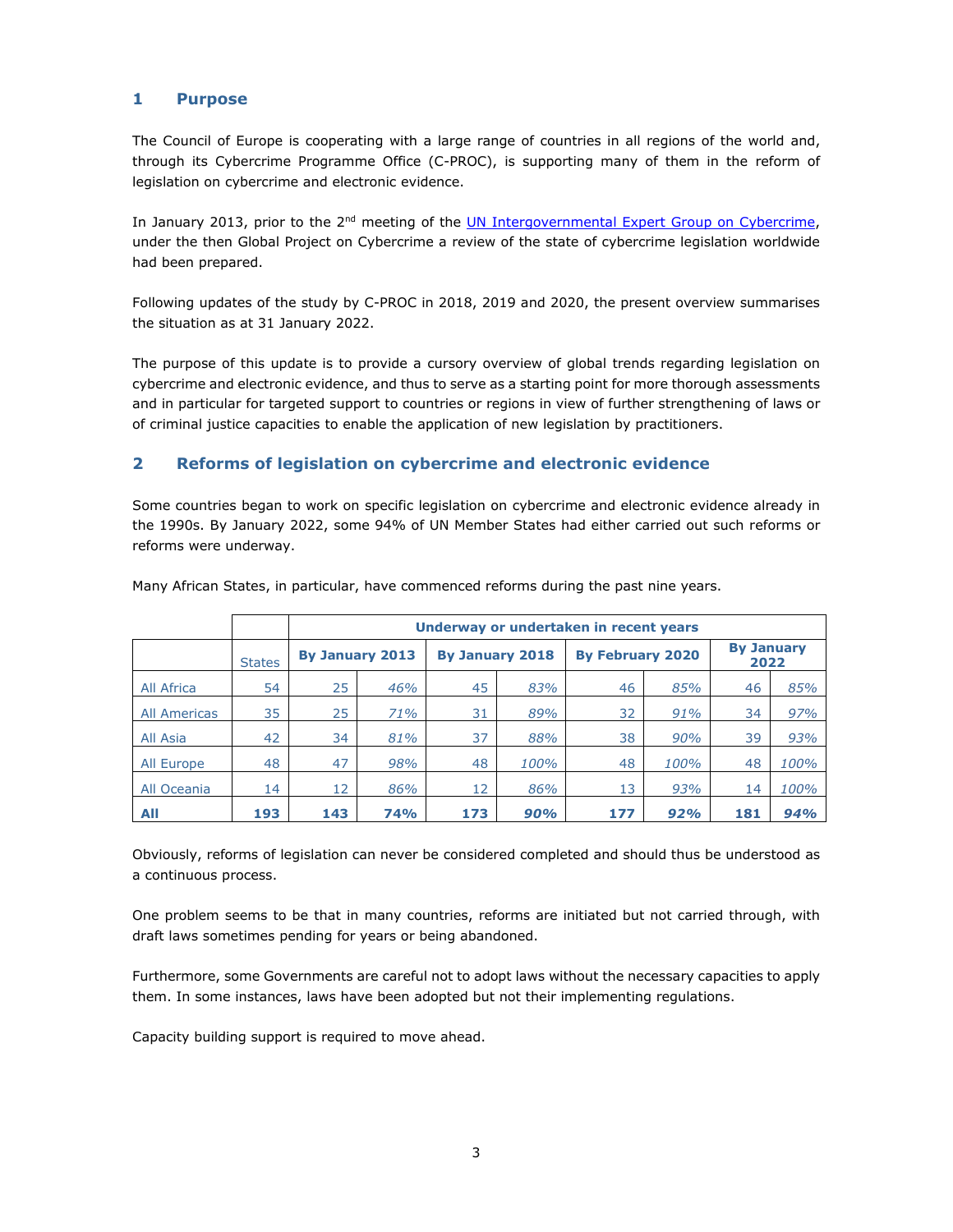## <span id="page-3-0"></span>**3 Substantive criminal law provisions**

As a result of reforms undertaken, 128 States (or 66% of UN Member States) seem to have had substantive criminal law provisions to criminalise offences against and by means of computers "largely in place" by January 2022, that is, they had adopted specific domestic provisions corresponding to most of the substantive criminal law articles of the Budapest Convention.<sup>1</sup>

An additional one third of States had adopted at least some specific substantive criminal law provisions.

Very good progress was thus made in the eight years between January 2013 and January 2022 in this respect. And the pace of reforms significantly increased since 2018.

| <b>By January</b><br>2013 | <b>States</b> | <b>Largely in place</b> |     | <b>Partially in place</b> |     | Not in place or no<br><b>information</b> |     |
|---------------------------|---------------|-------------------------|-----|---------------------------|-----|------------------------------------------|-----|
| All Africa                | 54            | 6                       | 11% | 18                        | 33% | 30                                       | 56% |
| <b>All Americas</b>       | 35            | 10                      | 29% | 12                        | 34% | 13                                       | 37% |
| All Asia                  | 42            | 13                      | 31% | 17                        | 40% | 12                                       | 29% |
| All Europe                | 48            | 38                      | 79% | 8                         | 17% |                                          | 4%  |
| All Oceania               | 14            |                         | 21% | 6                         | 43% | 5                                        | 36% |
| All                       | 193           | 70                      | 36% | 61                        | 32% | 62                                       | 32% |

| <b>By January</b><br>2018 | <b>States</b> | <b>Largely in place</b> |     | <b>Partially in place</b> |     | Not in place or no<br><b>information</b> |     |  |
|---------------------------|---------------|-------------------------|-----|---------------------------|-----|------------------------------------------|-----|--|
| All Africa                | 54            | 14                      | 26% | 21                        | 39% | 19                                       | 35% |  |
| <b>All Americas</b>       | 35            | 13                      | 37% | 15                        | 43% |                                          | 20% |  |
| All Asia                  | 42            | 17                      | 40% | 18                        | 43% |                                          | 17% |  |
| All Europe                | 48            | 44                      | 92% | 4                         | 8%  | 0                                        | 0%  |  |
| All Oceania               | 14            |                         | 36% | 6                         | 43% | 3                                        | 21% |  |
| All                       | 193           | 93                      | 48% | 64                        | 33% | 35                                       | 19% |  |

| <b>By February</b><br>2020 | <b>States</b> | <b>Largely in place</b> |     | <b>Partially in place</b> |     | Not in place or no<br><b>information</b> |     |
|----------------------------|---------------|-------------------------|-----|---------------------------|-----|------------------------------------------|-----|
| All Africa                 | 54            | 22                      | 41% | 19                        | 35% | 13                                       | 24% |
| All Americas               | 35            | 17                      | 49% | 15                        | 43% | 3                                        | 9%  |
| All Asia                   | 42            | 18                      | 43% | 19                        | 45% | 5                                        | 12% |
| All Europe                 | 48            | 44                      | 92% | 4                         | 8%  | 0                                        | 0%  |
| All Oceania                | 14            |                         | 36% | 6                         | 43% | 3                                        | 21% |
| All                        | 193           | 106                     | 55% | 63                        | 33% | 24                                       | 12% |

| <b>By January</b><br>2022 | <b>States</b> | <b>Largely in place</b> |     | <b>Partially in place</b> |     | Not in place or no<br>information |     |  |
|---------------------------|---------------|-------------------------|-----|---------------------------|-----|-----------------------------------|-----|--|
| All Africa                | 54            | 32                      | 59% | 12                        | 22% | 10                                | 19% |  |
| <b>All Americas</b>       | 35            | 23                      | 66% | 10                        | 29% |                                   | 6%  |  |
| All Asia                  | 42            | 19                      | 45% | 20                        | 48% | 3                                 | 7%  |  |
| All Europe                | 48            | 46                      | 96% |                           | 4%  | 0                                 | 0%  |  |
| All Oceania               | 14            | 8                       | 57% | 4                         | 29% |                                   | 14% |  |
| All                       | 193           | 128                     | 66% | 48                        | 25% | 17                                | 9%  |  |

<sup>&</sup>lt;sup>1</sup> This does not necessarily mean that they were fully in line with these provisions of the Budapest Convention.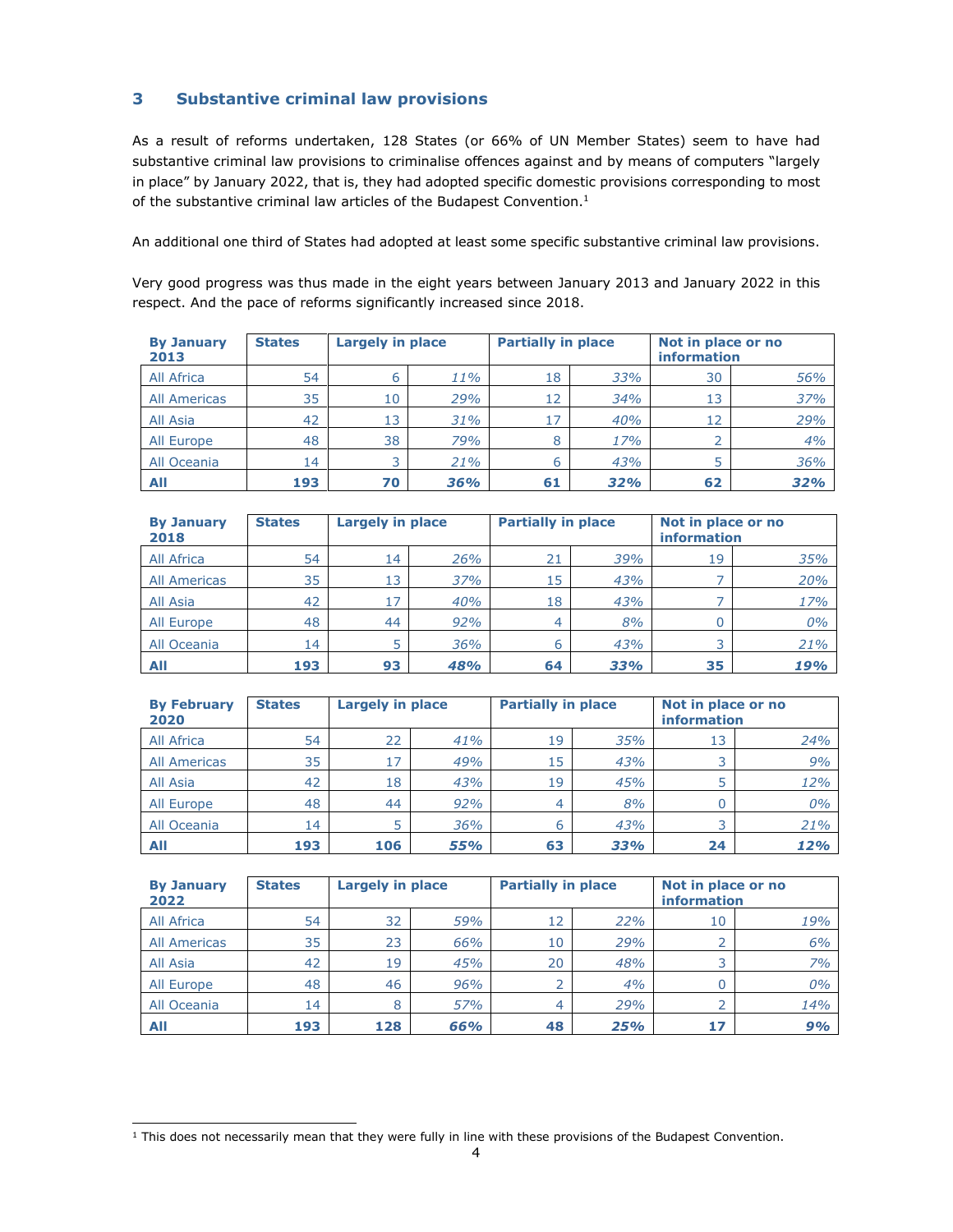## <span id="page-4-0"></span>**4 Specific procedural powers to secure e-evidence**

Reform of procedural law and the enactment of specific procedural powers to secure electronic evidence for use in criminal proceedings (corresponding to Articles 16 to 21 Budapest Convention and subject to the safeguards of Article 15) is a more complex undertaking.

|                     |               |                        | Procedural legislation largely in place <sup>2</sup> |                        |     |                         |     |                           |     |
|---------------------|---------------|------------------------|------------------------------------------------------|------------------------|-----|-------------------------|-----|---------------------------|-----|
|                     | <b>States</b> | <b>By January 2013</b> |                                                      | <b>By January 2018</b> |     | <b>By February 2020</b> |     | <b>By January</b><br>2022 |     |
| All Africa          | 54            | 5                      | 9%                                                   | 10                     | 19% | 16                      | 30% | 22                        | 41% |
| <b>All Americas</b> | 35            | 5                      | 14%                                                  | 9                      | 26% | 12                      | 34% | 16                        | 46% |
| All Asia            | 42            | 8                      | 19%                                                  | 13                     | 31% | 11                      | 26% | 12                        | 29% |
| All Europe          | 48            | 31                     | 65%                                                  | 39                     | 81% | 39                      | 81% | 37                        | 77% |
| All Oceania         | 14            |                        | 7%                                                   | 3                      | 21% | 4                       | 29% | 6                         | 43% |
| All                 | 193           | 50                     | 26%                                                  | 74                     | 38% | 82                      | 42% | 93                        | 48% |

Progress was made during the past eight years and by January 2022 some 48% of States had specific powers largely in place. However, many States still rely on general procedural law provisions (for search, seizure and so on) to investigate cybercrime and secure electronic evidence.

Again, Governments may be reluctant to adopt specific procedural powers without the capacity of their authorities to apply them in practice, and further capacity building would be needed to advance.

#### <span id="page-4-1"></span>**5 Links to the Budapest Convention**

By January 2022, 41% of UN Member States were either Parties or Signatories to the Budapest Convention or had been invited to accede. These 80 States were thus members or observers in the Cybercrime Convention Committee (T-CY). There is consistent progress in terms of membership.

|                     |               |                        | Party, signatory or invited to accede |                |                 |    |                         |    |                           |  |
|---------------------|---------------|------------------------|---------------------------------------|----------------|-----------------|----|-------------------------|----|---------------------------|--|
|                     | <b>States</b> | <b>By January 2013</b> |                                       |                | By January 2018 |    | <b>By February 2020</b> |    | <b>By January</b><br>2022 |  |
| All Africa          | 54            | 3                      | 6%                                    | 8              | 15%             | 10 | 19%                     | 11 | 20%                       |  |
| <b>All Americas</b> | 35            | 8                      | 23%                                   | 11             | 31%             | 12 | 34%                     | 14 | 40%                       |  |
| All Asia            | 42            | 2                      | 5%                                    | 4              | 10%             | 4  | 10%                     | 4  | 10%                       |  |
| All Europe          | 48            | 43                     | 90%                                   | 46             | 96%             | 46 | 96%                     | 46 | 96%                       |  |
| All Oceania         | 14            |                        | 7%                                    | $\overline{2}$ | 14%             |    | 14%                     | 5  | 36%                       |  |
| All                 | 193           | 57                     | 30%                                   | 71             | 37%             | 74 | 38%                     | 80 | 41%                       |  |

Beyond membership, the Budapest Convention now appears to serve 82% of States worldwide as a guideline or at least as a source inspiring domestic legislation, as reflected in the structure of or concepts used for at least some provisions.

<sup>&</sup>lt;sup>2</sup> Note: The availability of procedural powers is sometimes difficult to determine without a more detailed assessment. In some countries some procedural powers may be the subject of secondary regulations.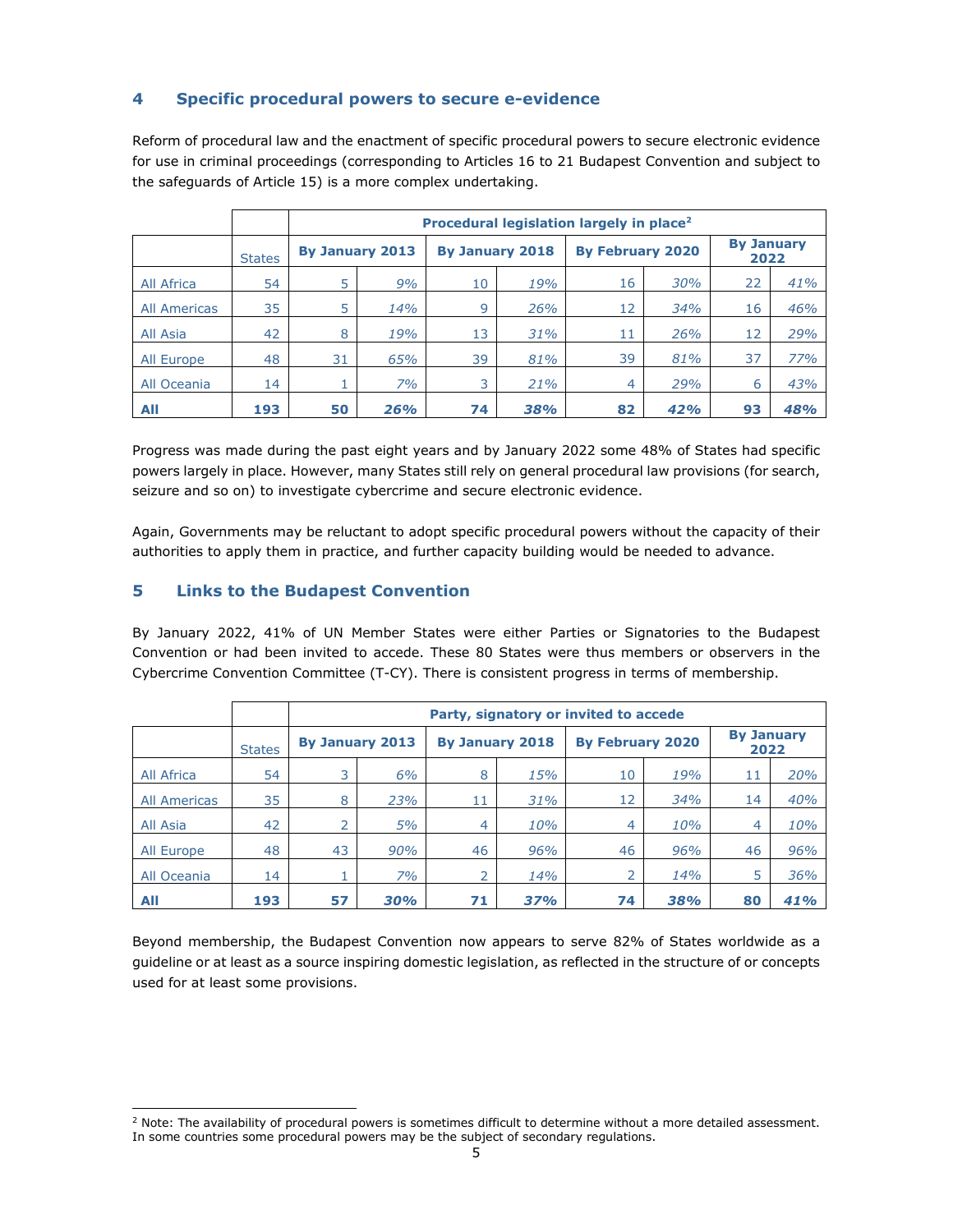|              |               |                        | Use of Budapest Convention as guideline or source |     |                        |     |                         |     |                           |  |
|--------------|---------------|------------------------|---------------------------------------------------|-----|------------------------|-----|-------------------------|-----|---------------------------|--|
|              | <b>States</b> | <b>By January 2013</b> |                                                   |     | <b>By January 2018</b> |     | <b>By February 2020</b> |     | <b>By January</b><br>2022 |  |
| All Africa   | 54            | 21                     | 39%                                               | 33  | 61%                    | 38  | 70%                     | 41  | 76%                       |  |
| All Americas | 35            | 22                     | 63%                                               | 24  | 69%                    | 26  | 74%                     | 27  | 77%                       |  |
| All Asia     | 42            | 25                     | 60%                                               | 27  | 64%                    | 28  | 67%                     | 29  | 69%                       |  |
| All Europe   | 48            | 46                     | 96%                                               | 47  | 98%                    | 47  | 98%                     | 47  | 98%                       |  |
| All Oceania  | 14            | 10                     | 71%                                               | 11  | 79%                    | 14  | 100%                    | 14  | 100%                      |  |
| All          | 193           | 124                    | 64%                                               | 142 | 74%                    | 153 | 79%                     | 158 | 82%                       |  |

The T-CY is an important forum in which more than 80 States are now able to participate. One reason for the influence of the Budapest Convention beyond these States is that many more States are benefiting from capacity building activities.

By January 2022, some 185 States had participated in Council of Europe activities on cybercrime in recent years.

|              |               |                        | <b>Participation in Council of Europe cybercrime activities previously</b> |                 |      |                         |      |                           |      |
|--------------|---------------|------------------------|----------------------------------------------------------------------------|-----------------|------|-------------------------|------|---------------------------|------|
|              | <b>States</b> | <b>By January 2013</b> |                                                                            | By January 2018 |      | <b>By February 2020</b> |      | <b>By January</b><br>2022 |      |
| All Africa   | 54            | 20                     | 37%                                                                        | 35              | 65%  | 50                      | 93%  | 52                        | 96%  |
| All Americas | 35            | 24                     | 69%                                                                        | 33              | 94%  | 34                      | 97%  | 35                        | 100% |
| All Asia     | 42            | 25                     | 60%                                                                        | 31              | 74%  | 32                      | 76%  | 36                        | 86%  |
| All Europe   | 48            | 47                     | 98%                                                                        | 48              | 100% | 48                      | 100% | 48                        | 100% |
| All Oceania  | 14            | 12                     | 86%                                                                        | 14              | 100% | 14                      | 100% | 14                        | 100% |
| All          | 193           | 128                    | 66%                                                                        | 161             | 83%  | 178                     | 92%  | 185                       | 96%  |

 $\mathcal{L}_\text{max}$  and  $\mathcal{L}_\text{max}$  and  $\mathcal{L}_\text{max}$  and  $\mathcal{L}_\text{max}$  and  $\mathcal{L}_\text{max}$